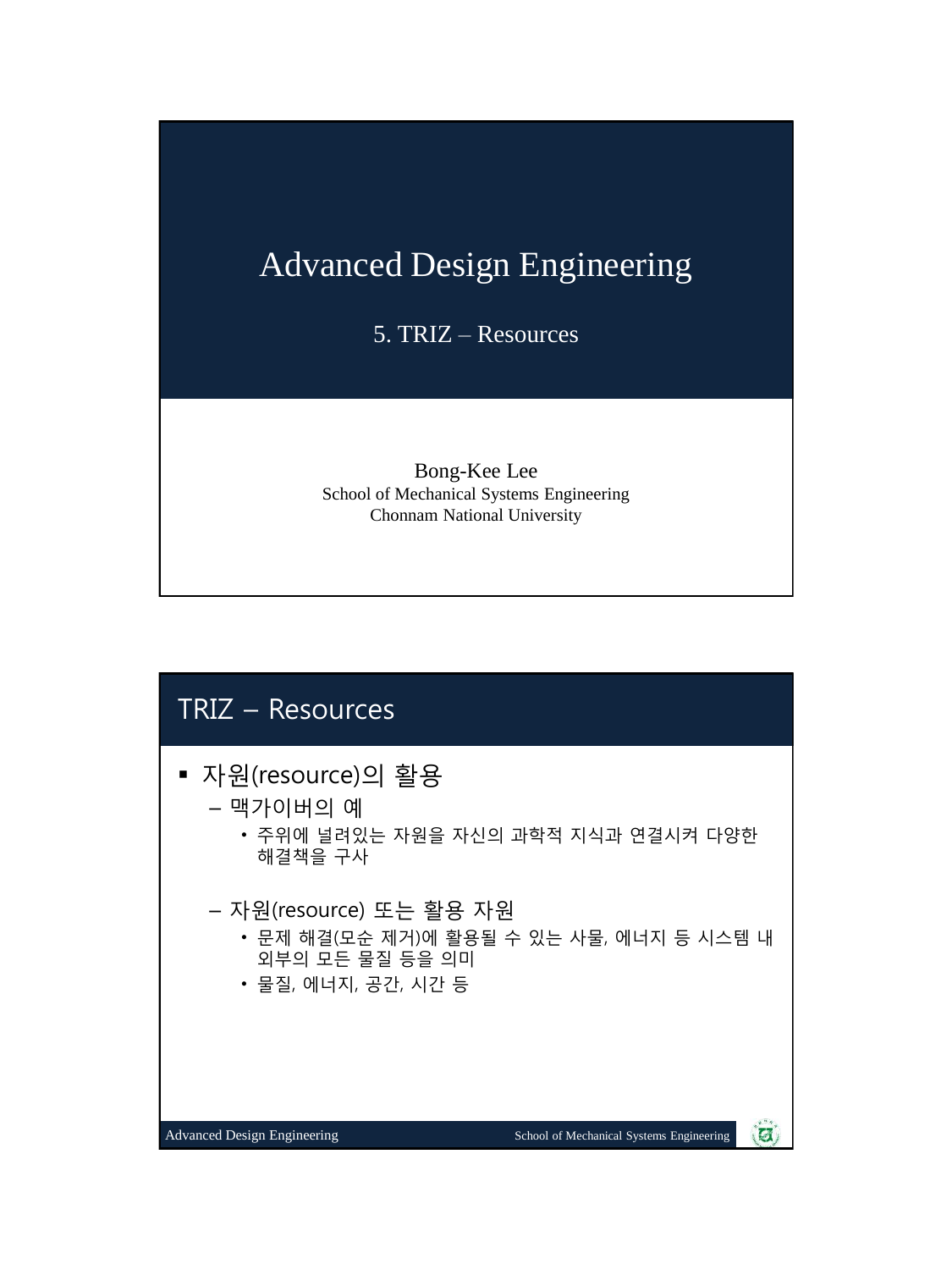

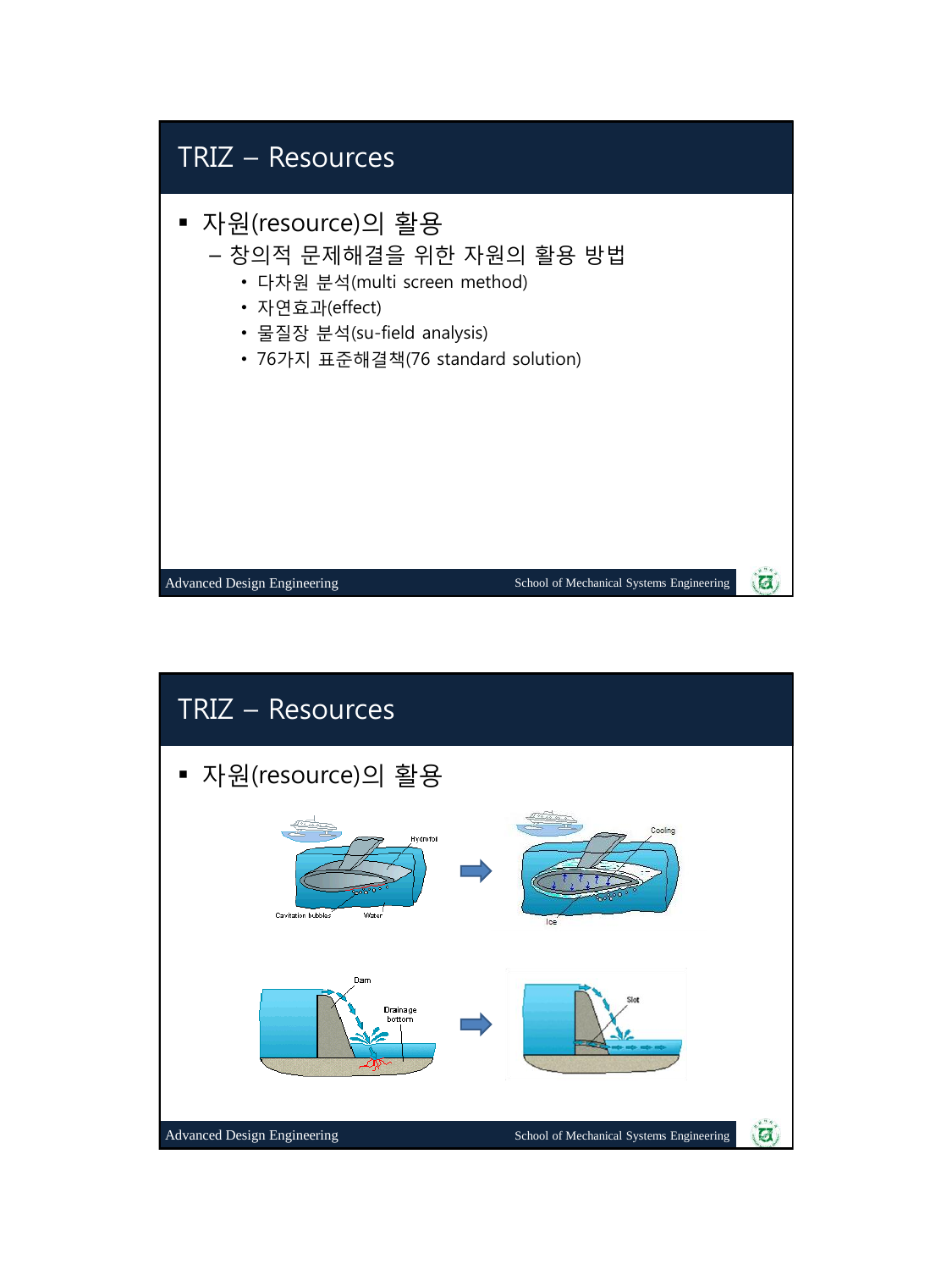### TRIZ – Resources

■ TRIZ의 문제해결 워리



# TRIZ – Resources 다차원 분석(multi screen method) – 현실의 문제를 다차원도표(멀티 스크린)상의 현재시스템 으로 인식 – 하위시스템과 상위시스템 그리고 각각의 과거와 미래를 관망함 – 문제 주변에 존재하는 각종 자원의 활용을 고려하는 시각 을 넓힘 – 많은 경우의 문제 해결책은 상위시스템 혹은 미래의 상위 시스템에 존재하는 경우가 많음Advanced Design Engineering School of Mechanical Systems Engineering  $\overline{\mathbf{a}}$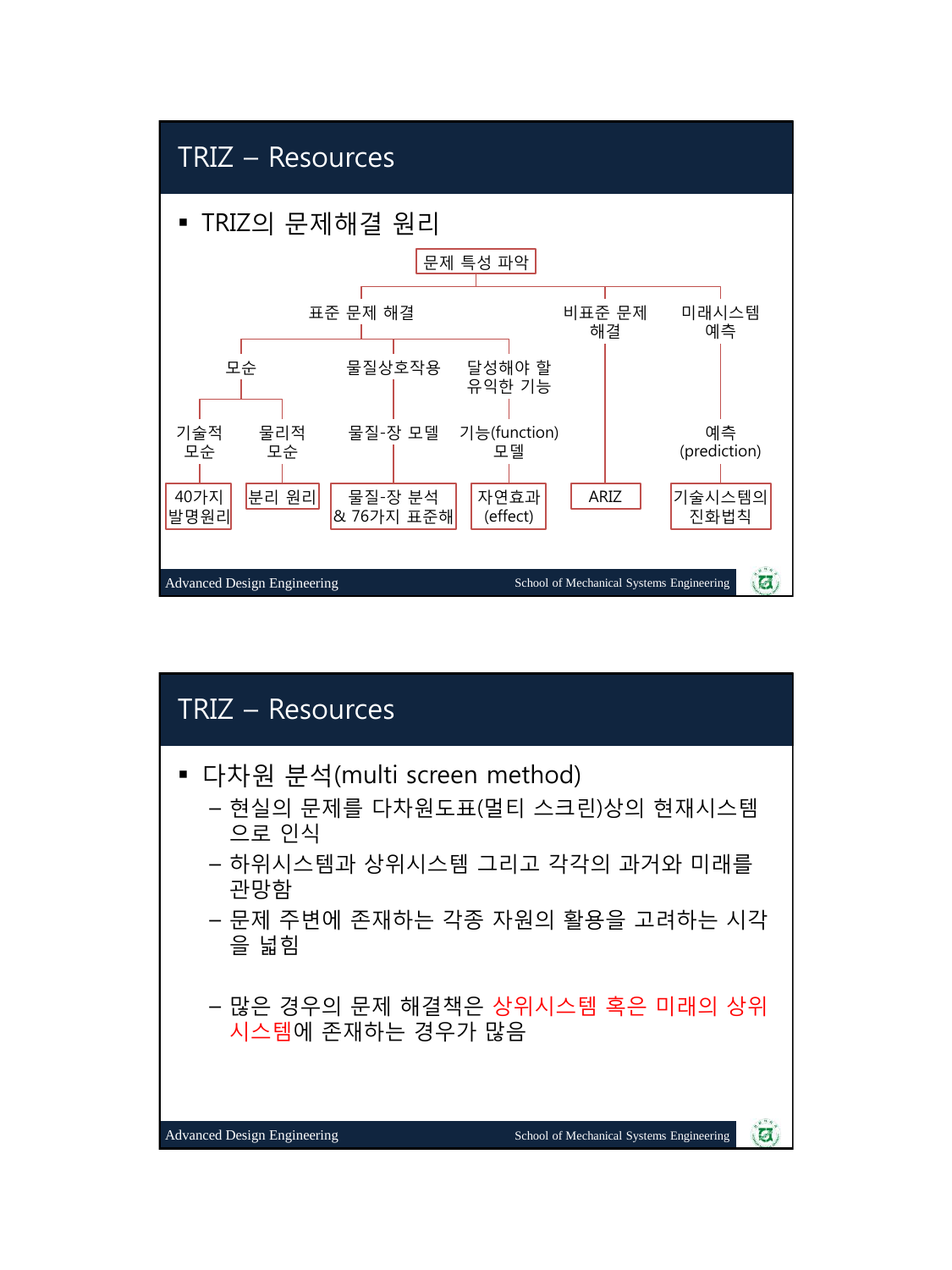

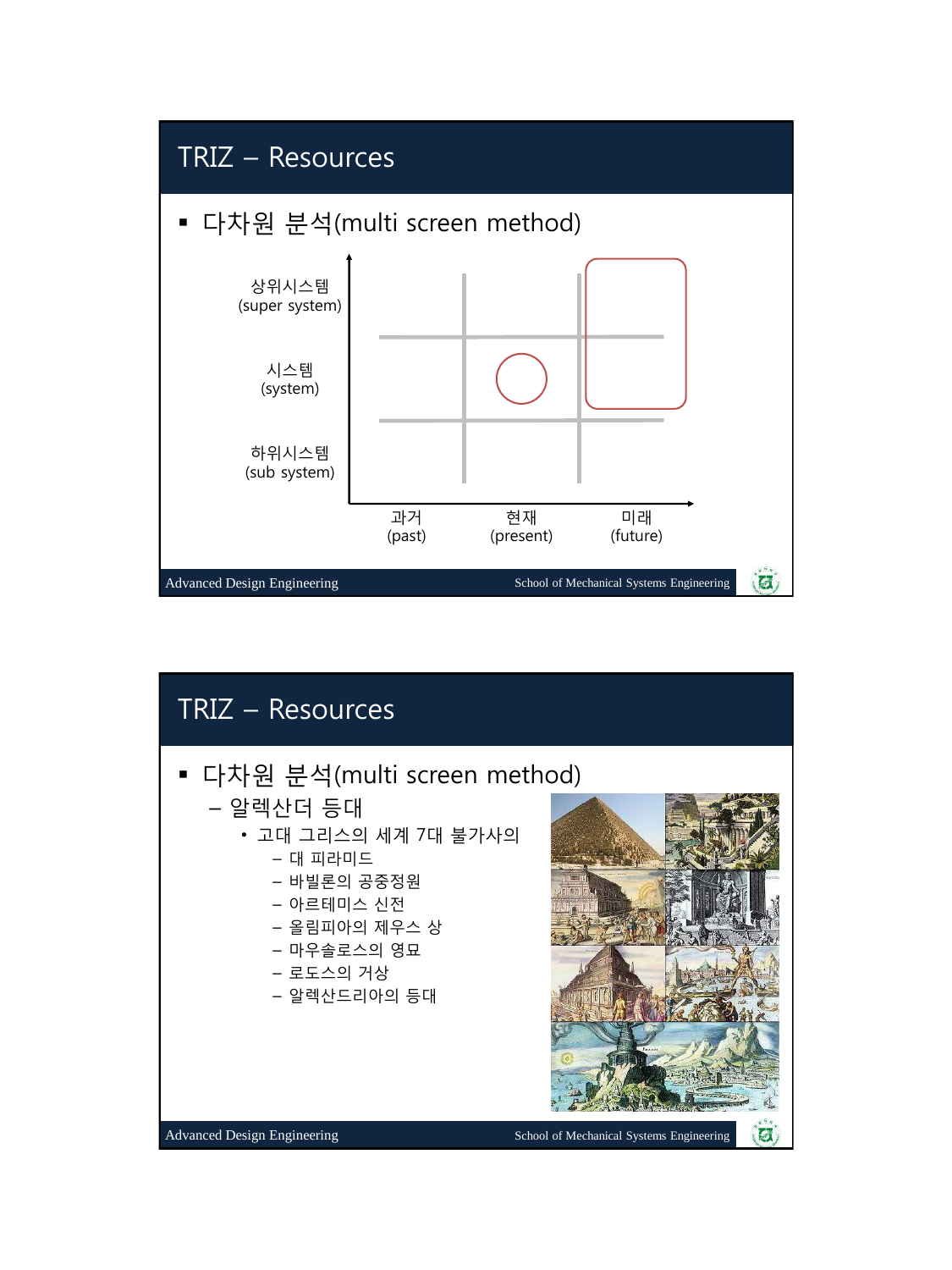# TRIZ – Resources

- 다차원 분석(multi screen method)
	- 알렉산더 등대
		- 등대 건축가가 자신의 이름을 남기고 싶어함
		- 현재시스템: 등대
		- 현재시스템의 하부시스템: 등대 내부
		- 현재시스템의 상위시스템: 알렉산더 대왕, 나라, 나라의 법, 자연, 계절의 변화
		- → 상위시스템의 미래 모습은?
		- 건축가의 해결책: 등대 윗부분에 자기 이름을 새겨 놓은 후 그 위 에 페인트 칠을 함 → 50년 정도 지난 후 자신의 이름이 등대 상단 에 나타나게 함

 $\overline{a}$ 

Advanced Design Engineering School of Mechanical Systems Engineering

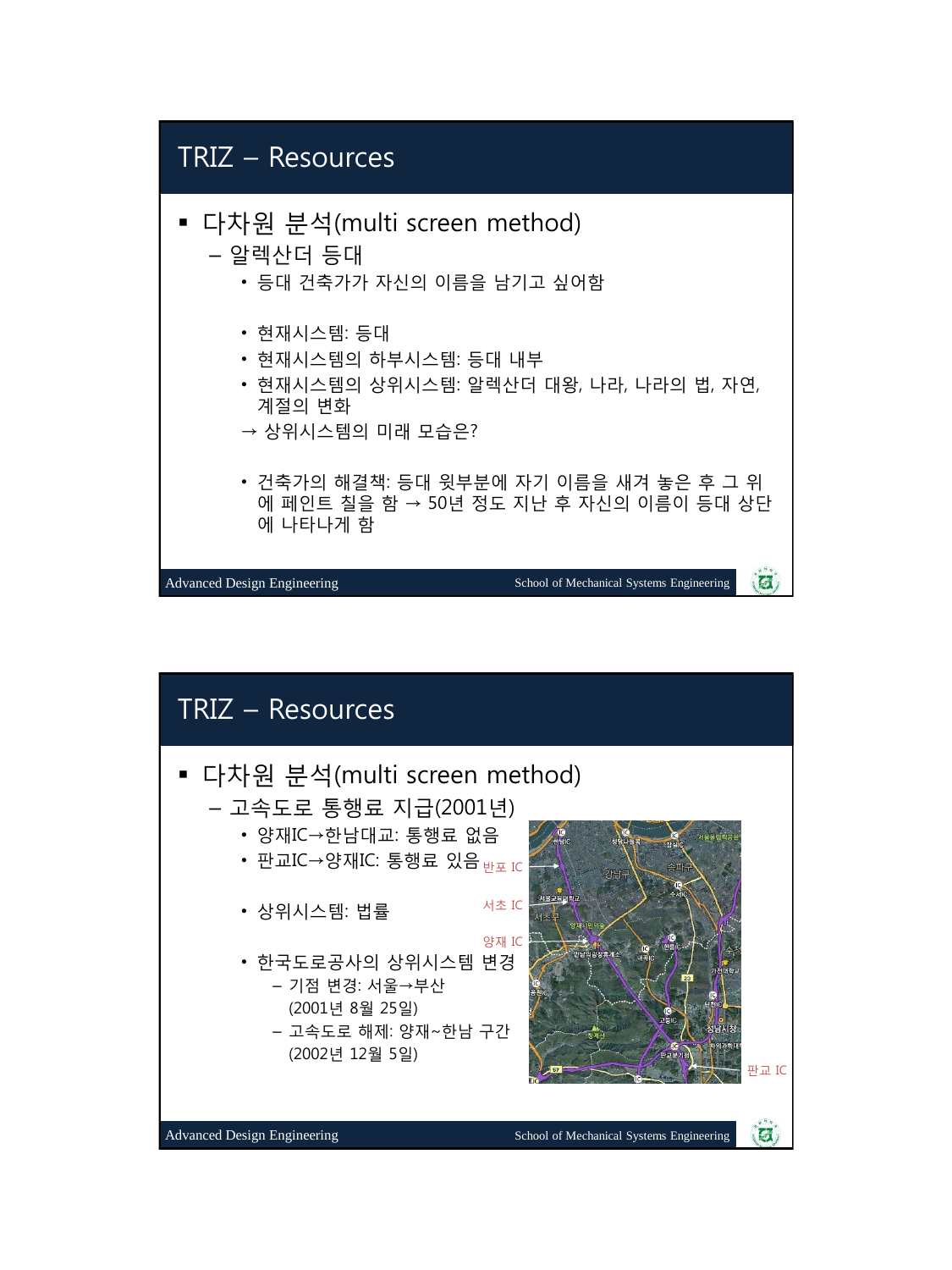

| TRIZ - Resources                                                                                                                                                                                                                                                                                             |                                                                                                                                                                                                                                                                                    |                                                                  |
|--------------------------------------------------------------------------------------------------------------------------------------------------------------------------------------------------------------------------------------------------------------------------------------------------------------|------------------------------------------------------------------------------------------------------------------------------------------------------------------------------------------------------------------------------------------------------------------------------------|------------------------------------------------------------------|
| ▪ 자연효과(effects)<br>- 일반 물리학(general physics)<br>1. 측정<br>2. 직선 운동<br>3. 벡터<br>4. 2차원 및 3차원 운동<br>5. 힘과 운동 I<br>6. 힘과 운동 II<br>7. 운동에너지와 일<br>8. 위치에너지와 에너지보존<br>9. 입자계<br>10.충돌<br>11.회전<br>12.굴림, 토크, 각운동량<br>13.평형과 탄성<br>14.중력<br>15.유체<br>16.진동<br>17.파동 I<br>18.파동 II<br>19.온도, 열, 열역학 1법칙<br>20.기체운동이론 | 21. 엔트로피, 열역학 2법칙<br>22. 전하<br>23. 전기장<br>24. 가우스 법칙<br>25. 전기 포텐셜<br>26. 전기용량<br>27. 전류와 저항<br>28. 전기회로<br>29. 자기장<br>30. 전류에 의한 자기장<br>31. 유도와 유도용량<br>32. 물질의 자기: 맥스웰 방정식<br>33. 전자기 진동과 교류전류<br>34. 전자기파<br>35. 상<br>36. 간섭<br>37. 회절<br>38. 특수상대성이론<br>39. 광자와 물질파<br>40. 물질파 | 41. 워자<br>42. 고체의 전기전도성<br>43. 핵물리<br>44. 핵에너지<br>45. 쿼크, 랩톤, 빅뱅 |
| <b>Advanced Design Engineering</b>                                                                                                                                                                                                                                                                           |                                                                                                                                                                                                                                                                                    | School of Mechanical Systems Engineering<br>(p)                  |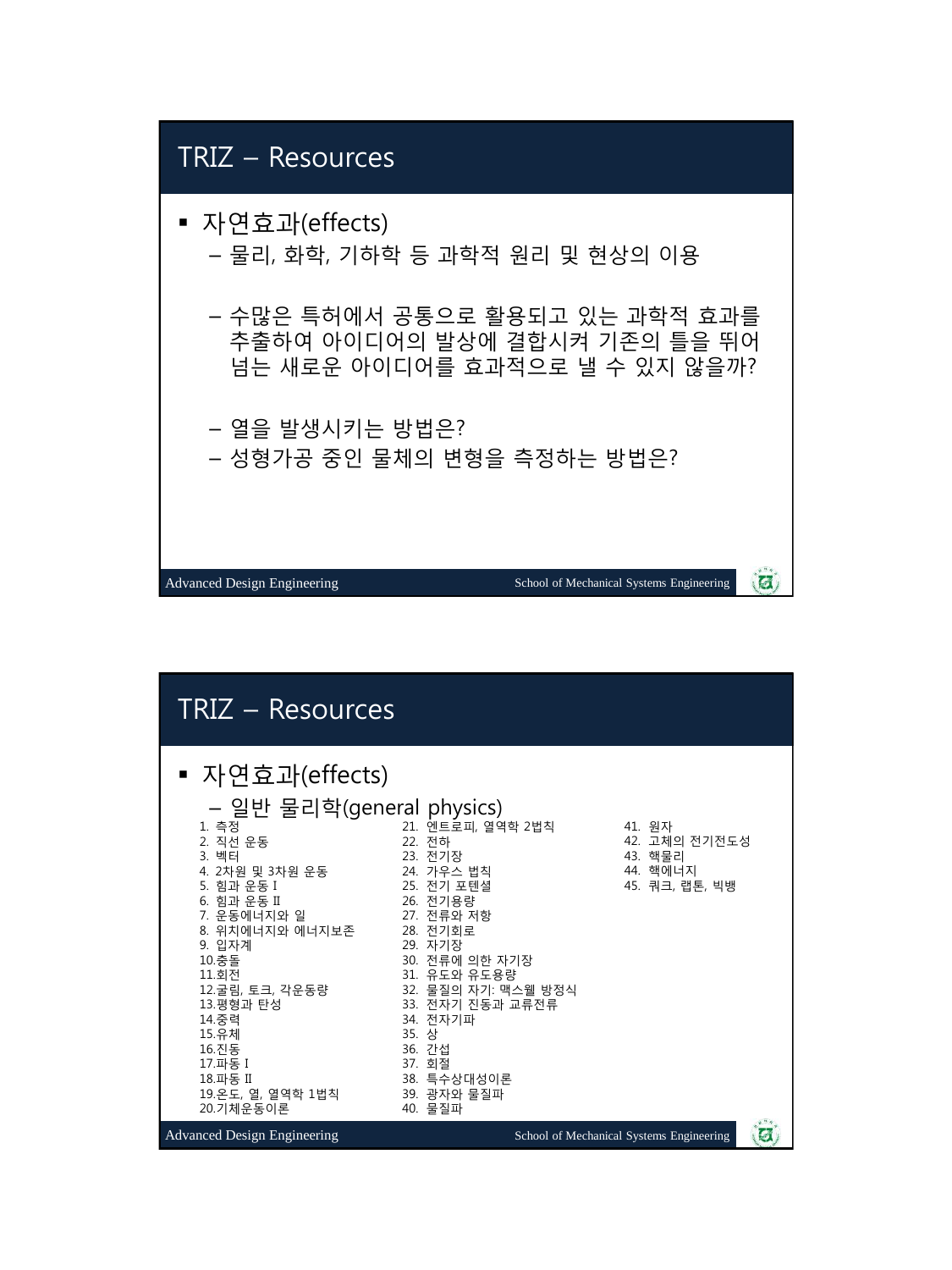| ▪ 자연효과(effects)<br>- 기술적 문제 해결도구<br>- 특허, 과학적 원리를 분석하여 기능(function) 달성의 과학<br>적 방법론 제시                                            |  |  |
|-----------------------------------------------------------------------------------------------------------------------------------|--|--|
| 기능의 달성에 유효한 효과                                                                                                                    |  |  |
| ▪ 열팽창과 진동의 자연주파수상의 그 영향 정도<br>▪ 열(온도)-전기 현상<br>▪ 광학적, 전기적, 혹은 자기적 물질 특성의 변화<br>▪ 큐리점을 초과한 변화<br>▪ 포프킨, 제백효과(Seebeck effect: ΔT→e) |  |  |
| ▪ 위상변화(큐리점을 초과한 변화를 포함한다)                                                                                                         |  |  |
| School of Mechanical Systems Engineering<br>$\mathcal{L}$                                                                         |  |  |
|                                                                                                                                   |  |  |

| TRIZ – Resources                     |                                                                                  |
|--------------------------------------|----------------------------------------------------------------------------------|
| ▪ 자연효과(effects)                      |                                                                                  |
| 달성해야 할 기능                            | 기능의 달성에 유효한 효과                                                                   |
| 8. 에어로졸을 이동시킨다. (먼지<br>입자, 연기, 안개 등) | ▪ 전기화학<br>▪ 전기장이나 자기장을 적용<br>■ 광의 압력                                             |
| 14. 물체를 파괴한다.                        | ▪ 방전<br>▪ 전기적인 수력학 충격(쇼크)<br>▪ 공명<br>▪ 초음파<br>$\blacksquare$ Cavitation<br>▪ 레이저 |
| 30. 화학반응을 일으키고 그것을<br>강화한다.          | ■ 초음파<br>• Cavitation<br>▪ 자외선<br>■ X-서<br>▪ 방사능의 방사<br>■ 방전<br>■ 충격파            |
| <b>Advanced Design Engineering</b>   | School of Mechanical Systems Engineering                                         |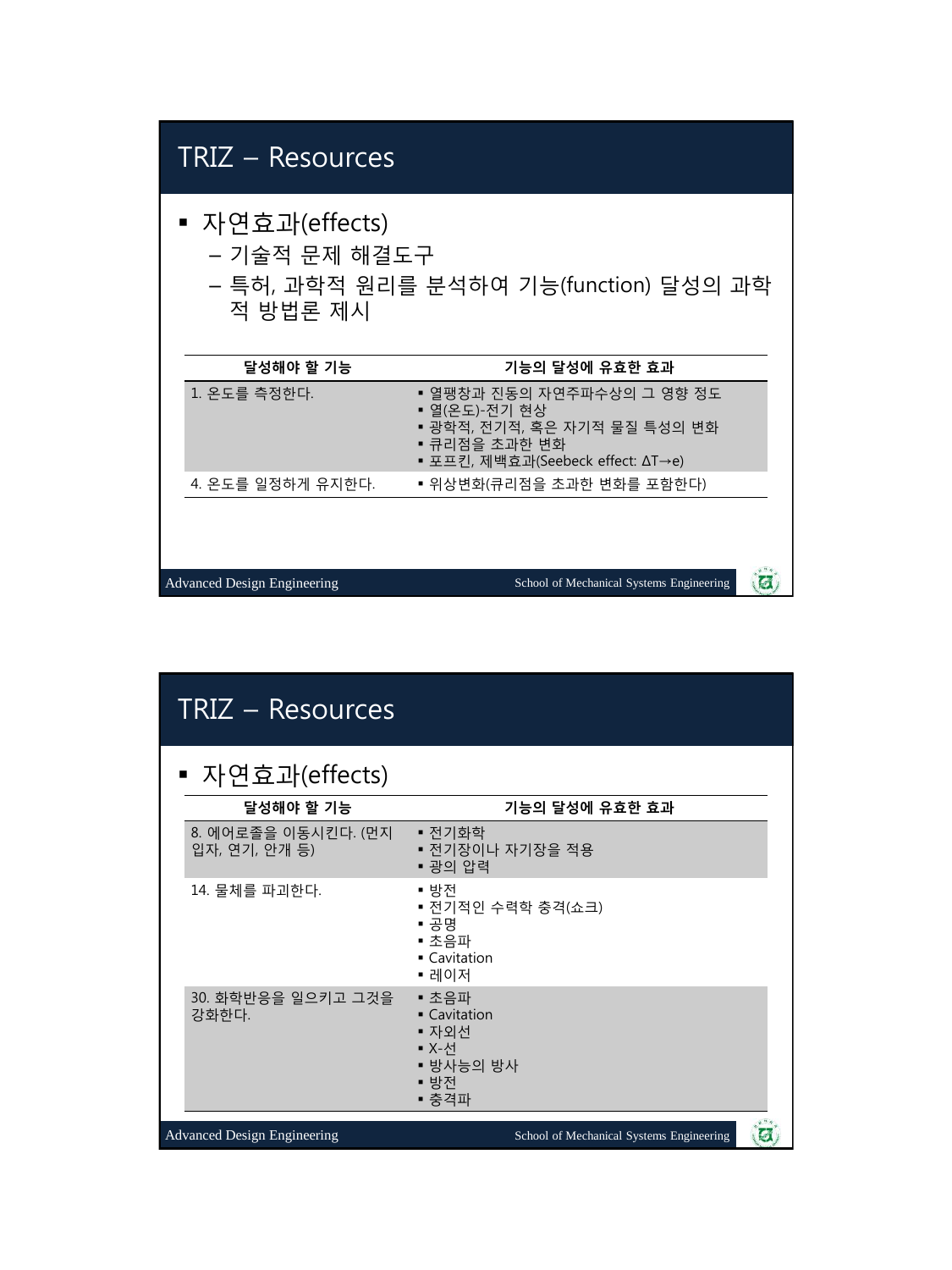

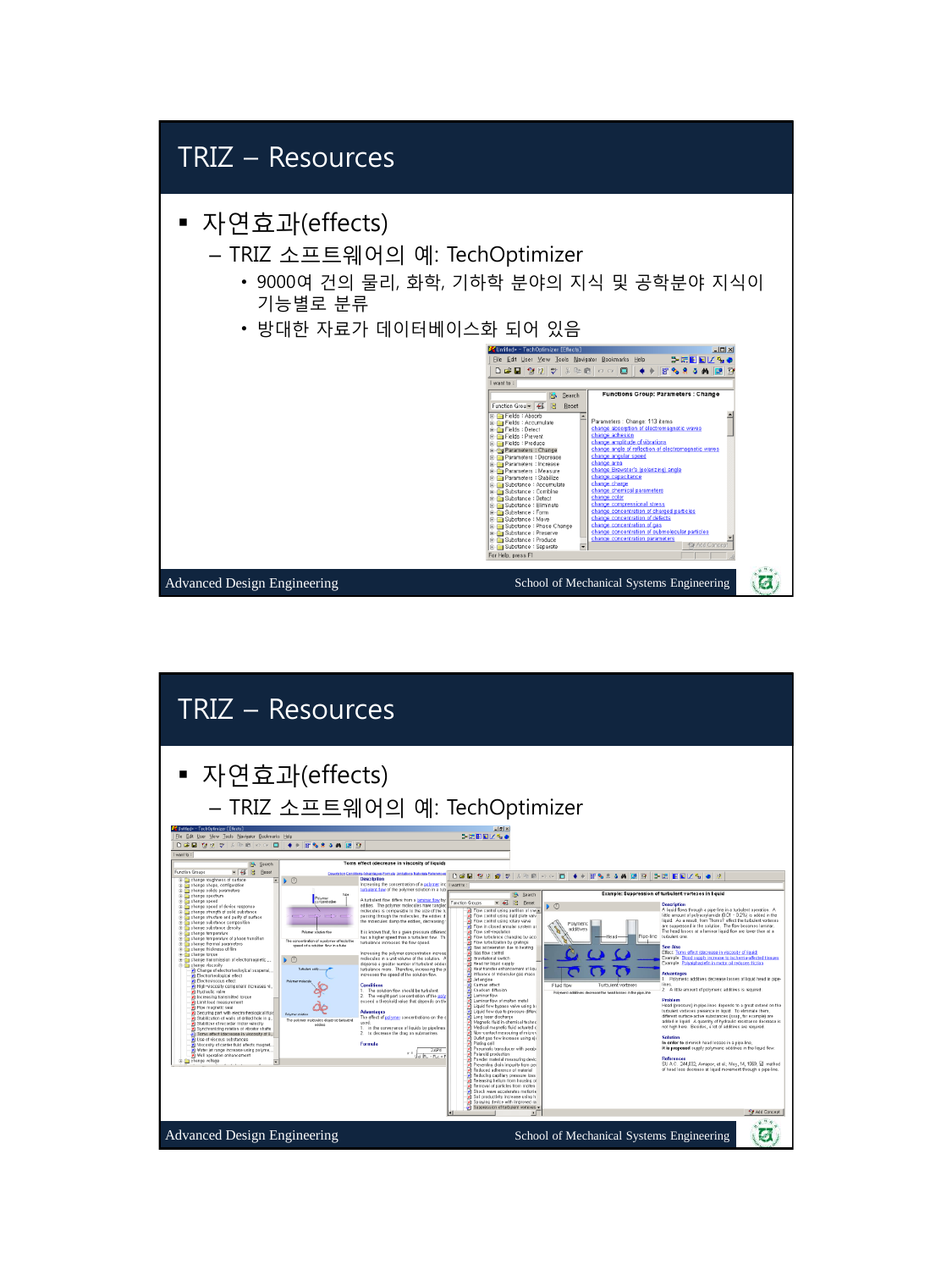

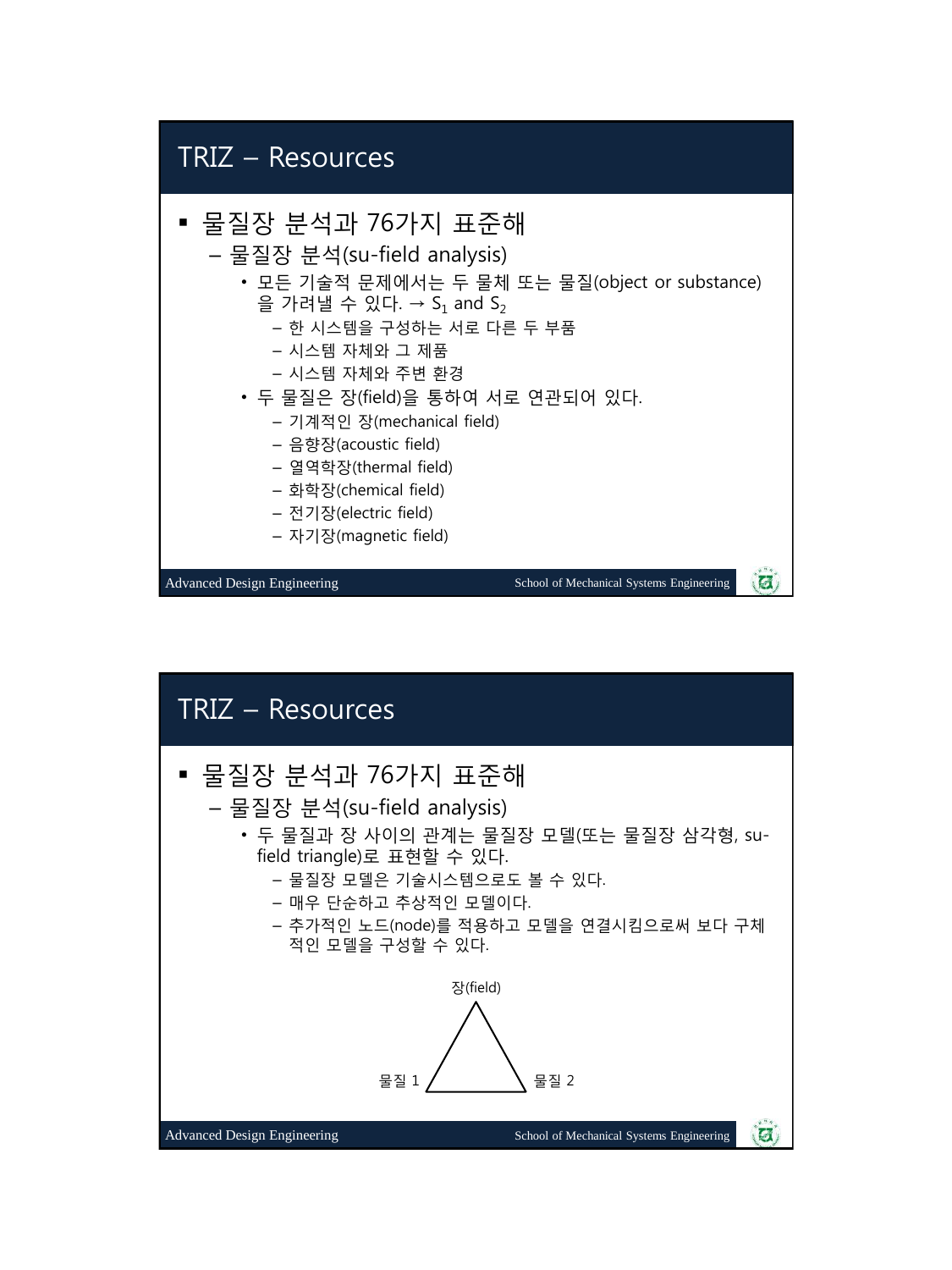

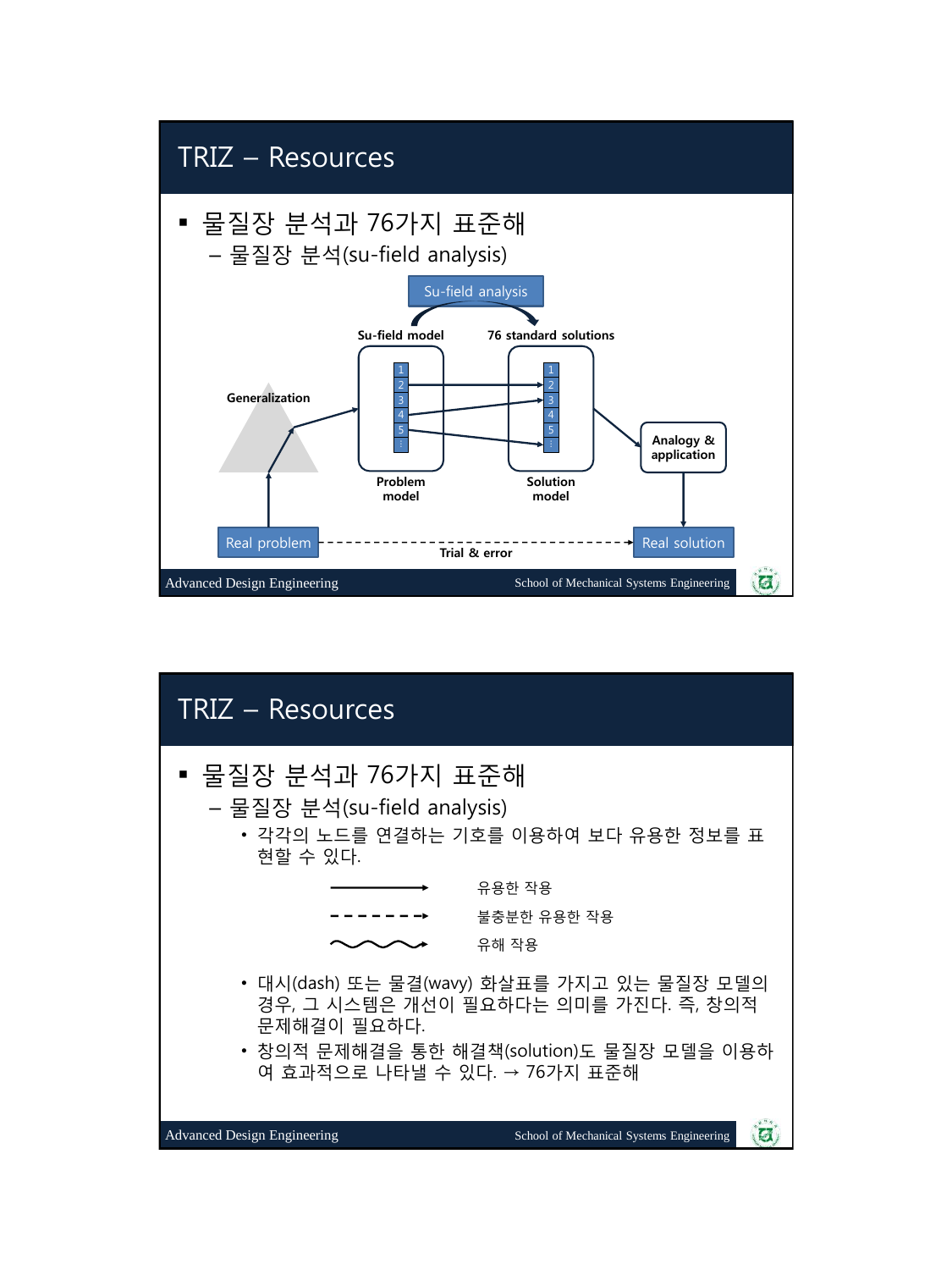

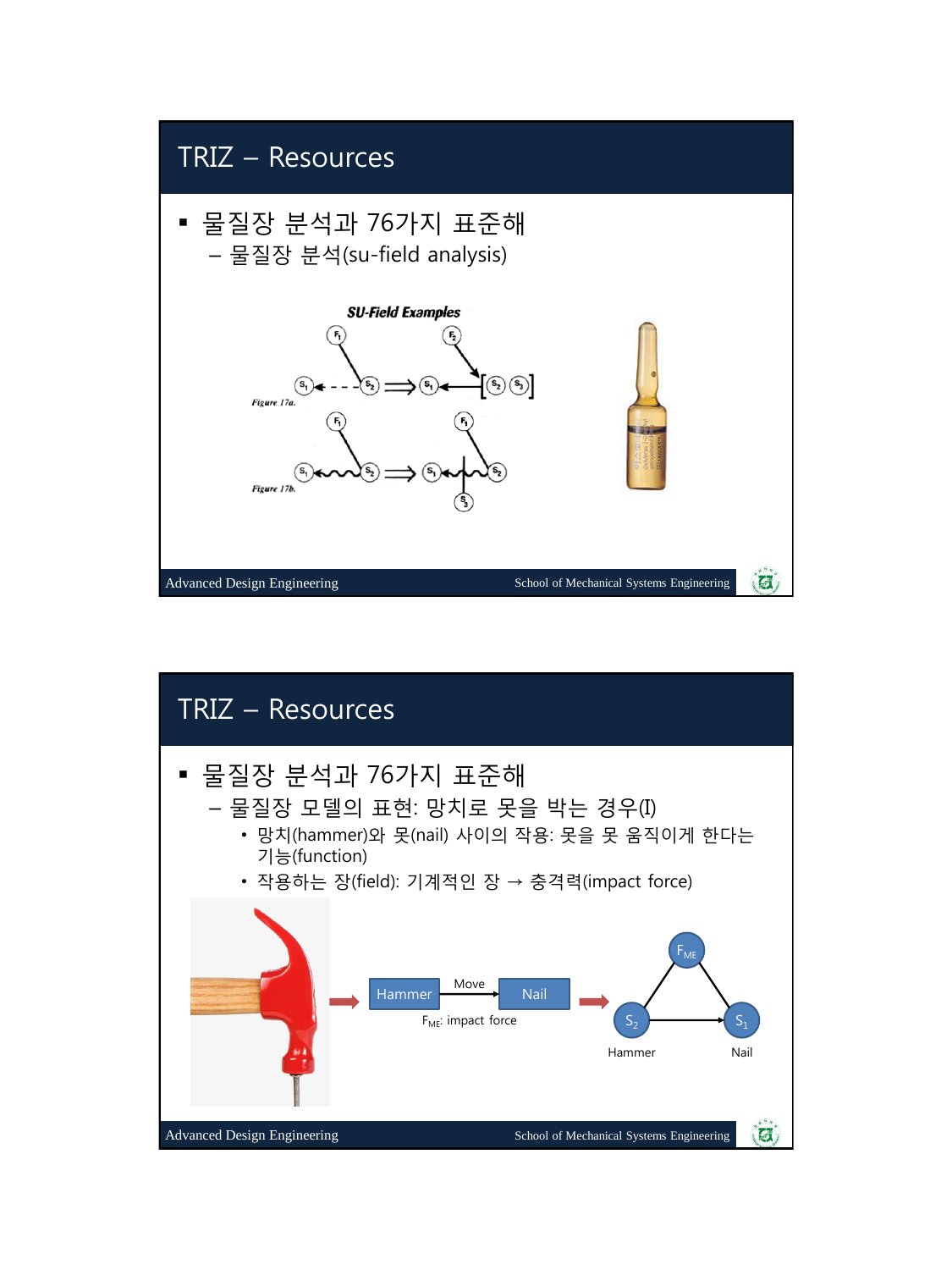

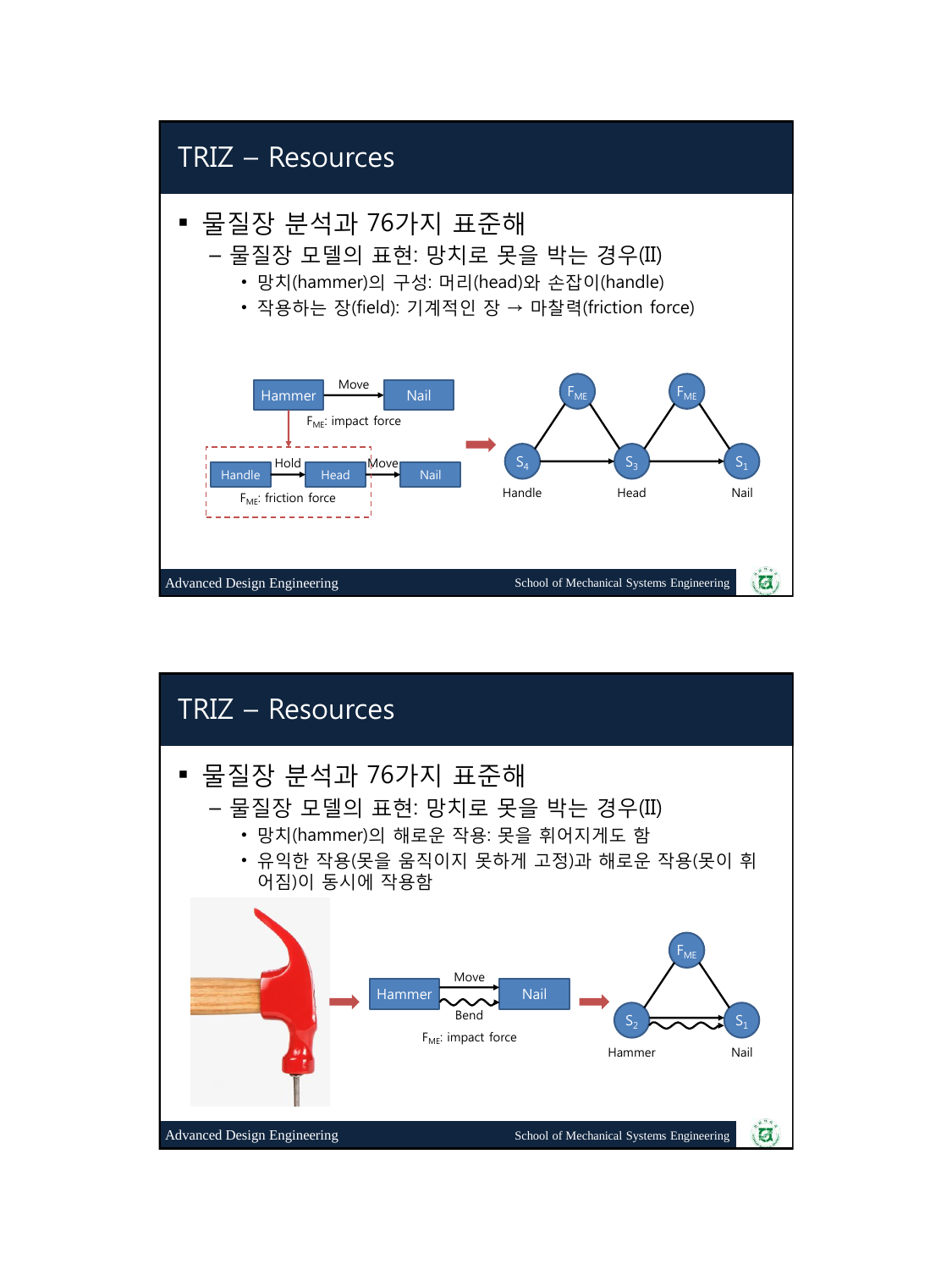### TRIZ – Resources 물질장 분석과 76가지 표준해 – 76가지 표준해(standard solution) • 물질장 모델을 기반으로 2수준 이상의 우수 특허들을 분석한 결과, 일정한 형태의 문제와 해결방안들이 산업 경계를 넘어 존재하는 것을 발견하고 약 10년에 걸쳐 정리한 결과물 • 76가지 표준해는 TRIZ의 기본원리들이 녹아 들어가 있는 전형적 인 문제 모형, 해결안, 및 사례로 구성된 knowledge base • 러시아 중심의 사례들로 구성되어 있어 이해가 어려운 경우가 있 고, 추상적으로 표현됨에 따라 현대에 와서 그 활용도가 떨어지는 면도 있음 • 하지만 표준해는 이해의 정도에 따라서 활용도가 높은 방법론 중 의 하나임 硕 Advanced Design Engineering School of Mechanical Systems Engineering





碗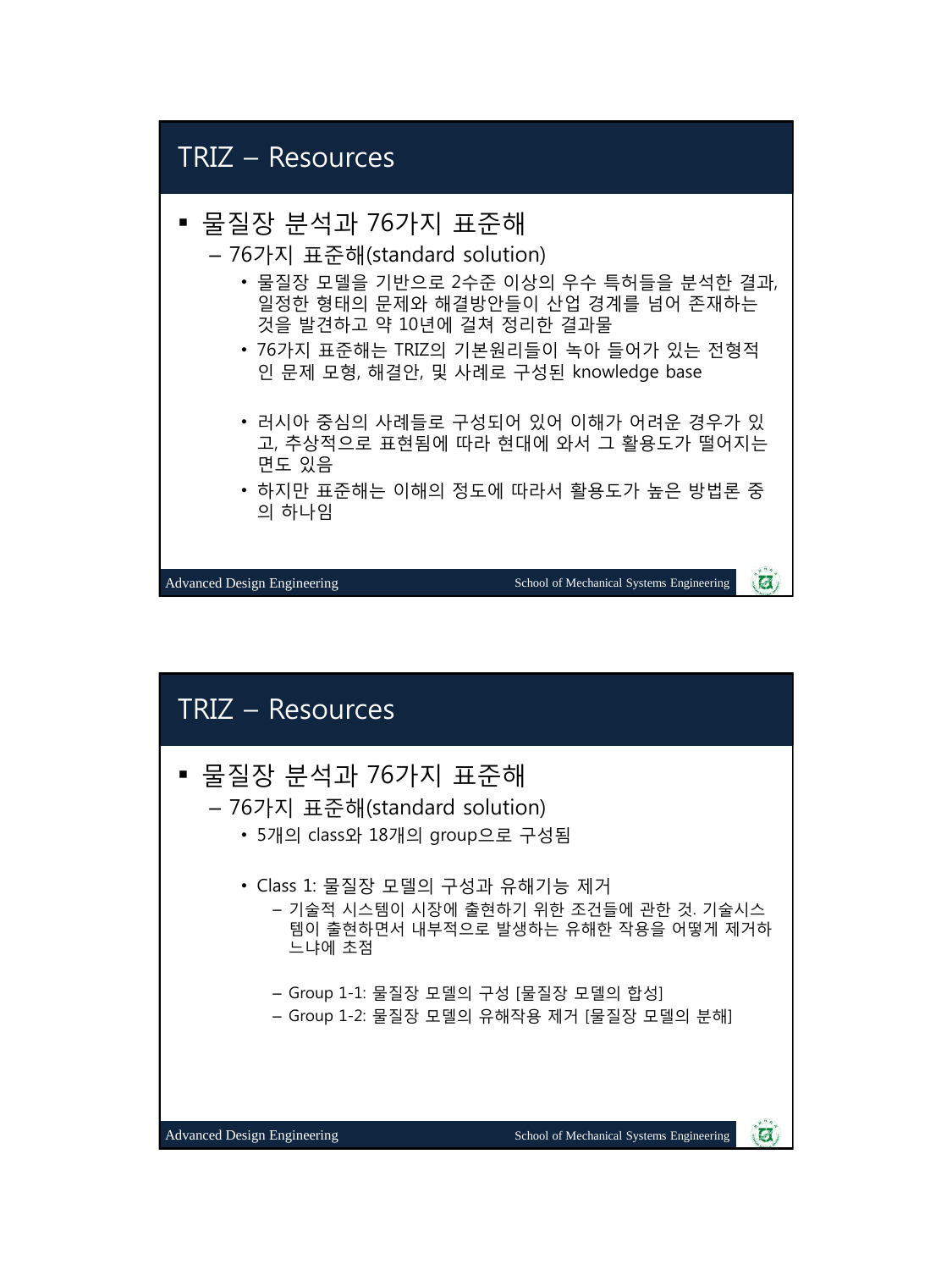

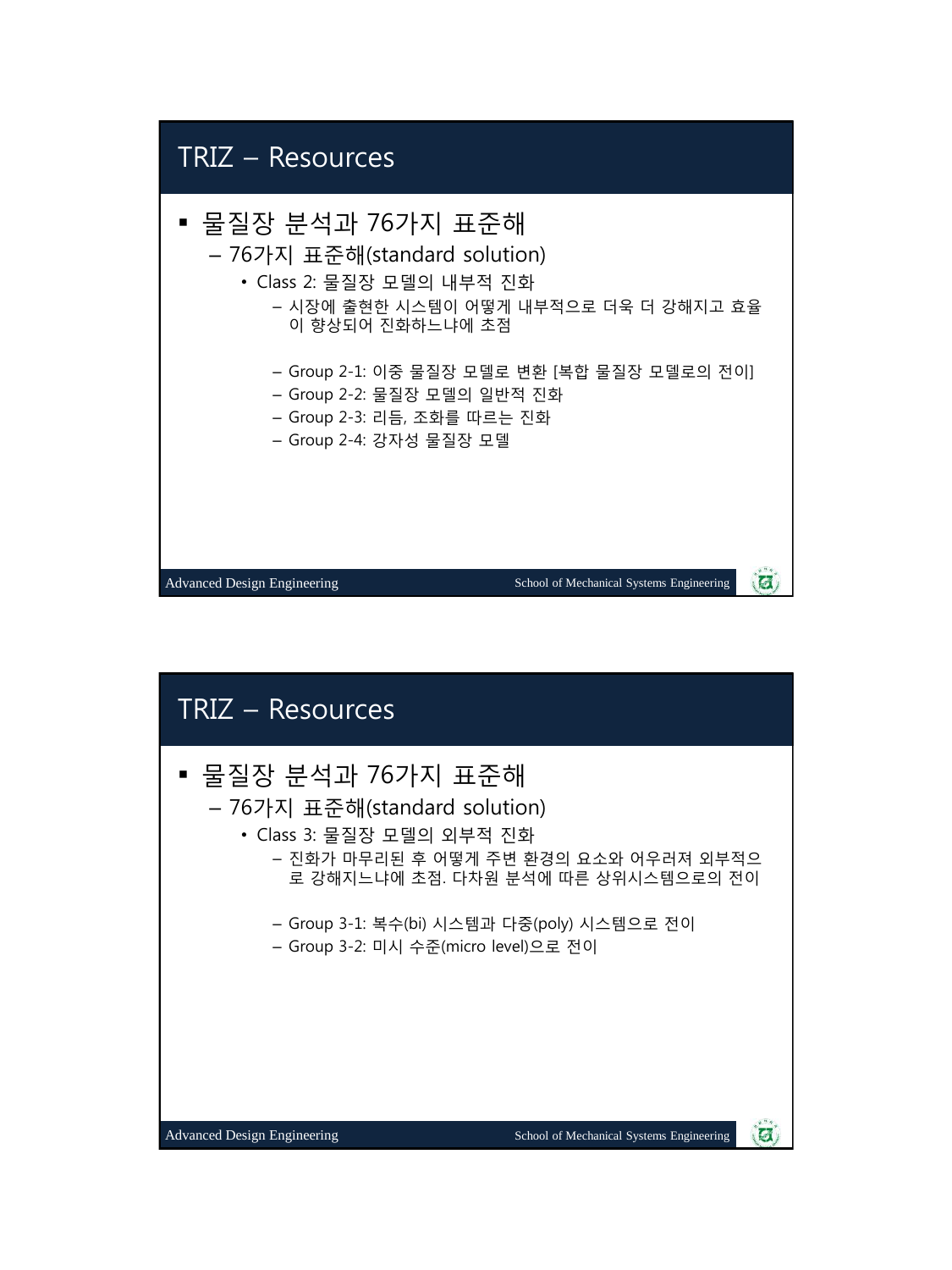### TRIZ – Resources

#### 물질장 분석과 76가지 표준해

- 76가지 표준해(standard solution)
	- Class 4: 측정시스템 관련 표준해
		- 시스템의 진화와 더불어 발생하는 측정과 검출의 문제에 대한 해결 책들을 포함
		- Group 4-1: 시스템을 변경하여 측정을 대체 [측정/검출 대신에 시스 템 변경]
		- Group 4-2: 측정 시스템의 물질장 모델 구성 [측정 시스템의 합성 (synthesis)]
		- Group 4-3: 측정 시스템의 진화 [측정 시스템의 강화(enhancement)]
		- Group 4-4: 강자성 측정 시스템 [강자성 측정 시스템으로의 전이]
		- Group 4-5: 측정 시스템의 외부적 진화

Advanced Design Engineering School of Mechanical Systems Engineering

Ø

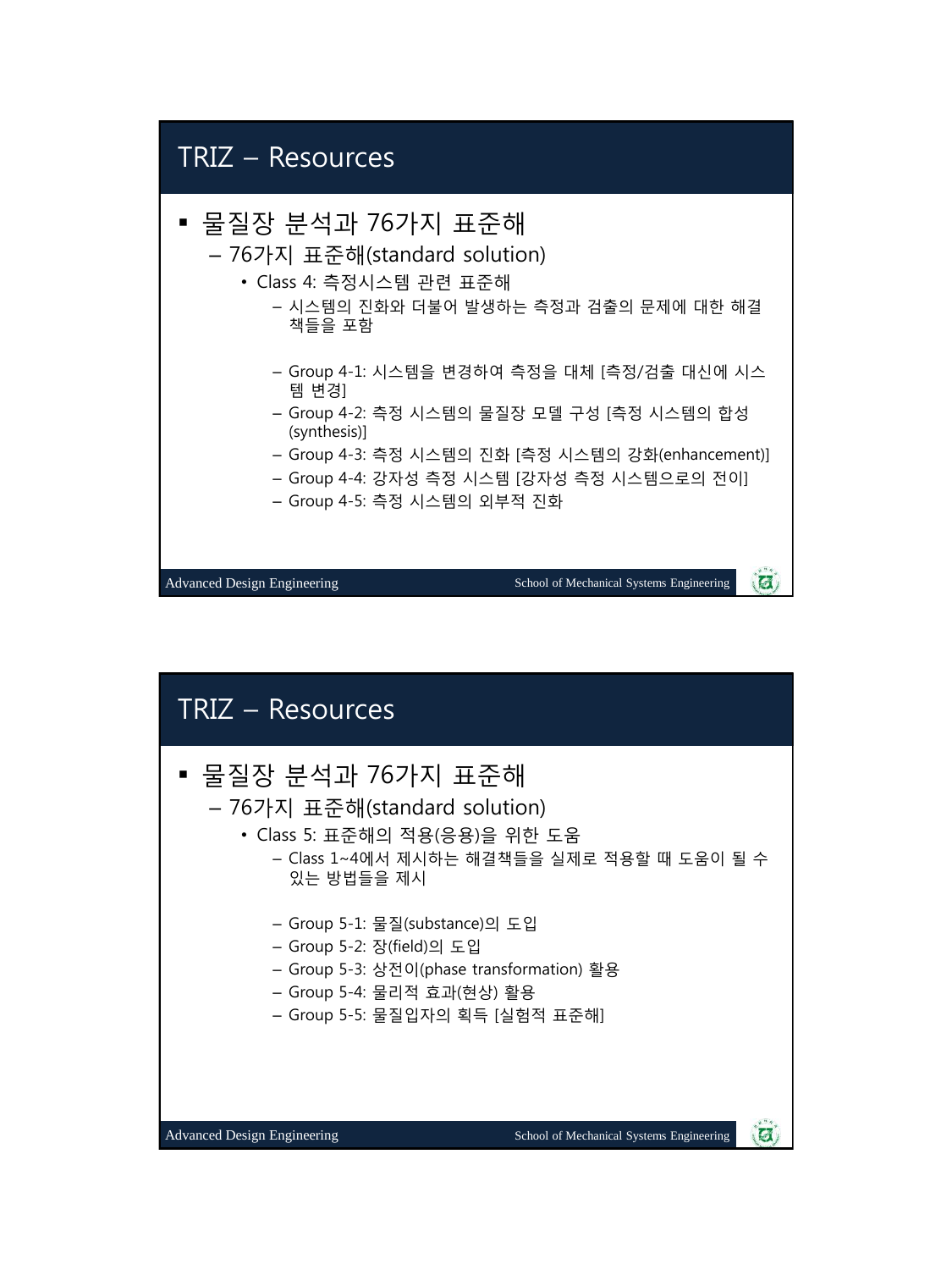